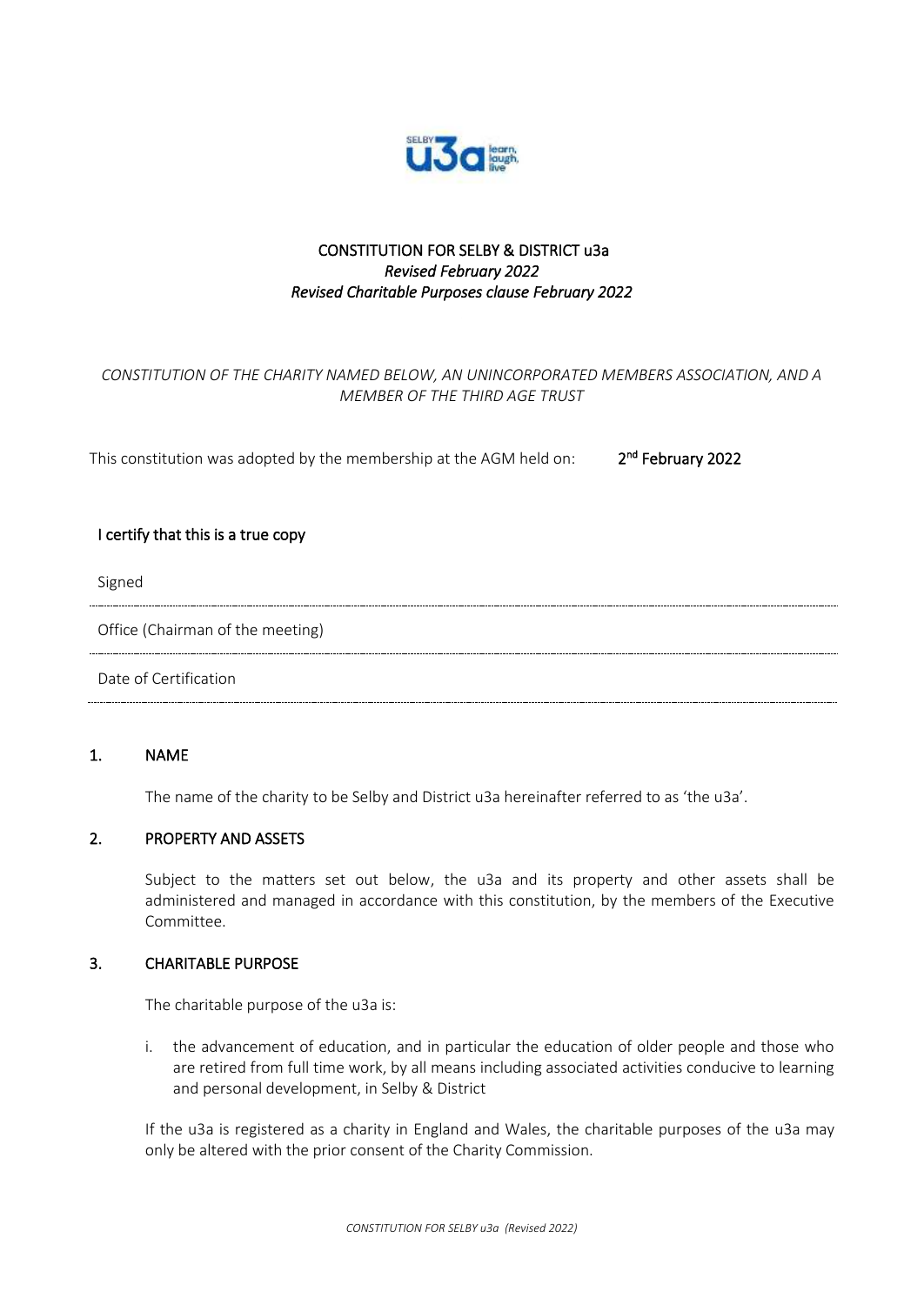# 4. POWERS

In furtherance of the charitable purposes but not otherwise, the Executive Committee may exercise the following powers to:

- i. raise funds and to invite and receive contributions for the u3a by any lawful means, provided that in doing so any applicable requirements of the law shall be met;
- ii. receive donations, gifts, endowments, sponsorship, grants, legacies and subscriptions from persons desiring to support the u3a and its charitable purposes and to hold and apply any funds so acquired for the charitable purposes (subject to any restricted funds being applied to the relevant restricted purposes);
- iii. buy, take on lease or in exchange or otherwise acquire, hold and make use of any property (real or personal);
- iv. sell, lease or otherwise dispose of all or any part of the property of the u3a, subject to any consents required by law;
- v. co-operate with other charities, voluntary bodies and statutory authorities;
- vi. support any charitable organisations with regard to the pursuit of the u3a's charitable purposes;
- vii. appoint and constitute such advisory committees as the Executive Committee may think fit;
- viii. organise, promote and participate in conferences, lectures, seminars, courses and educational events;
- ix. publish, supply and make available books, pamphlets, reports, leaflets, journals, instructional matter, educational materials and aids of all kinds, whether in printed, electronic or any other forms;
- x. associate and collaborate with other u3as and groupings of u3as (such as regional associations and networks) and The Third Age Trust in any way;
- xi. do all such other lawful things as are appropriate to the pursuit of the charitable purposes and the delivery of benefit to the public in accordance with the charitable purposes.

### 5. MEMBERSHIP

- i. Membership of the u3a shall be open to individuals who are in their Third Age and are interested in participating in and furthering the work of the u3a, provided that they agree to abide by this constitution and any membership conditions properly imposed by the Executive Committee and to pay the annual subscription as determined by the Executive Committee and approved by the membership at an Annual or Special General Meeting. No individual may be admitted to membership if the Executive Committee considers that they do not meet these conditions.
- ii. Every individual member shall have one vote.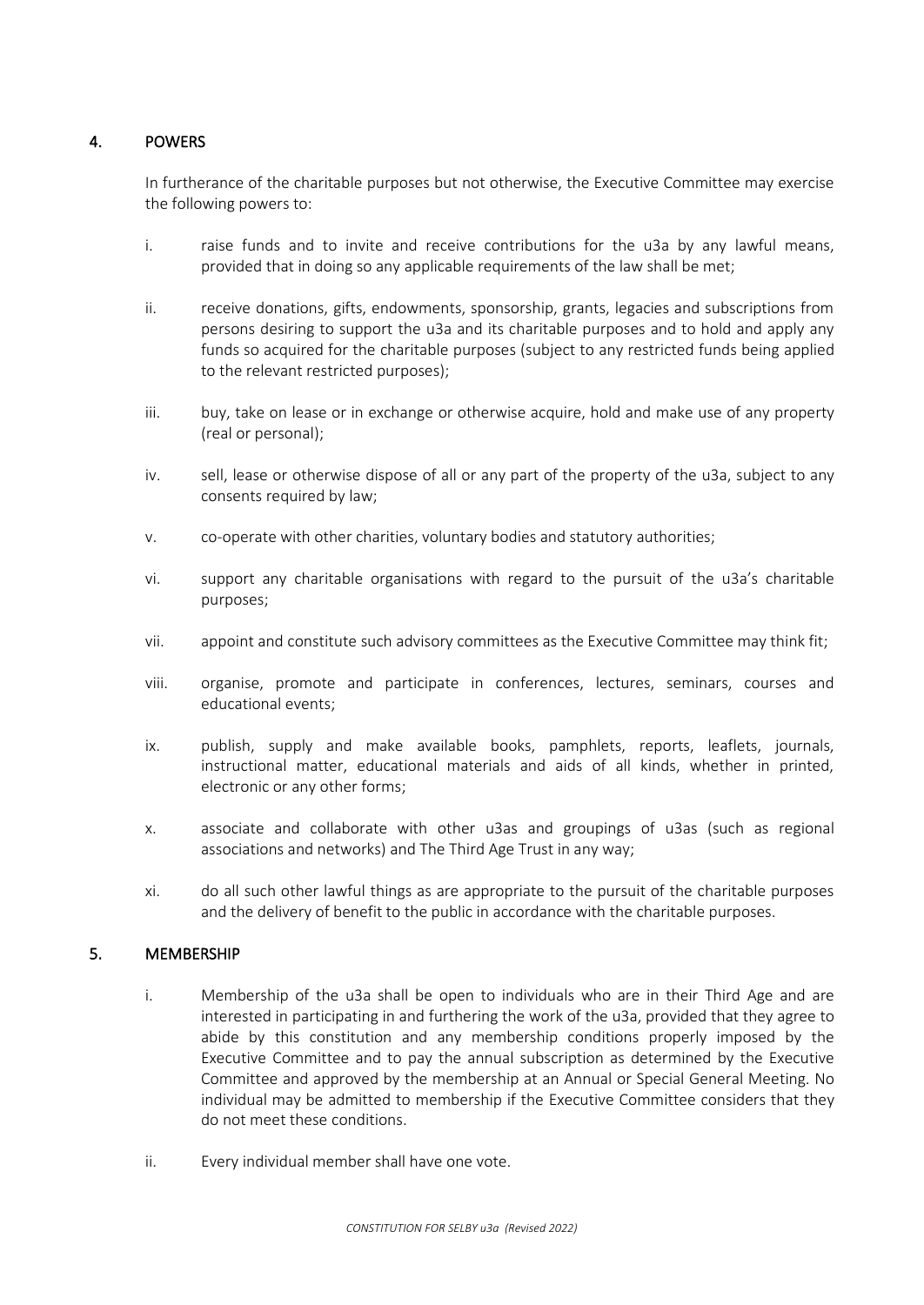- iii. Members are bound by and shall observe any membership conditions and any disciplinary code of the u3a.
- iv. The Executive Committee may terminate the membership of any individual:
	- (a) if annual membership or other fees are unpaid 3 calendar months after the due date;

or

(b) by way of expulsion at the end of a disciplinary procedure for breach of any membership condition or for breach of any disciplinary code of the u3a;

Provided that in the case of proposed expulsion at the end of a disciplinary procedure, the individual concerned shall have the right to be heard by the Executive Committee, accompanied by a friend acting in their personal capacity, who may also speak, or make written representation before a final decision is made.

# 6. HONORARY PRESIDENT

i. The members of the u3a may (but do not have to) elect an Honorary President at the Annual General Meeting. If they do so, the person so appointed will serve until the next Annual General Meeting. A retiring Honorary President may be re-appointed for a further term. There is no limit on the number of terms that may be served. The Honorary President shall not be deemed a charity trustee and shall not be a member of the Executive Committee but may be invited to attend any Executive Committee meeting at the decision of the Executive Committee and shall be entitled to attend the Annual General Meeting as a guest.

# 7. EXECUTIVE COMMITTEE AND OFFICERS

- i. The management of the u3a shall be vested in the Executive Committee, which shall be the governing body of the u3a and its board of trustees for the purposes of charity law. The Executive Committee shall be responsible for the strategy and policies of the u3a, may exercise all the powers of the u3a and shall deal with the administration, management and control of the affairs and property of the u3a.
- ii. There must be at least 5 and not more than 12 u3a members appointed to the Executive Committee. No person may be proposed for appointment or serve as an Officer or as a non-Officer member of the Executive Committee if they are currently serving as an Officer or non-Officer member of the Executive Committee of any other u3a.
- iii. *Officers*

The Officers are the Chairman, not more than two Vice Chairmen, Treasurer and Secretary. The Officers shall by virtue of holding their office be members of the Executive Committee. An individual may only serve in one Officer role at a time.

iv. A*ppointment of other members of the Executive Committee*

The rest of the Executive Committee (who must be members of the u3a) will take office at an Annual General Meeting. The non-Officer members of the Executive Committee shall all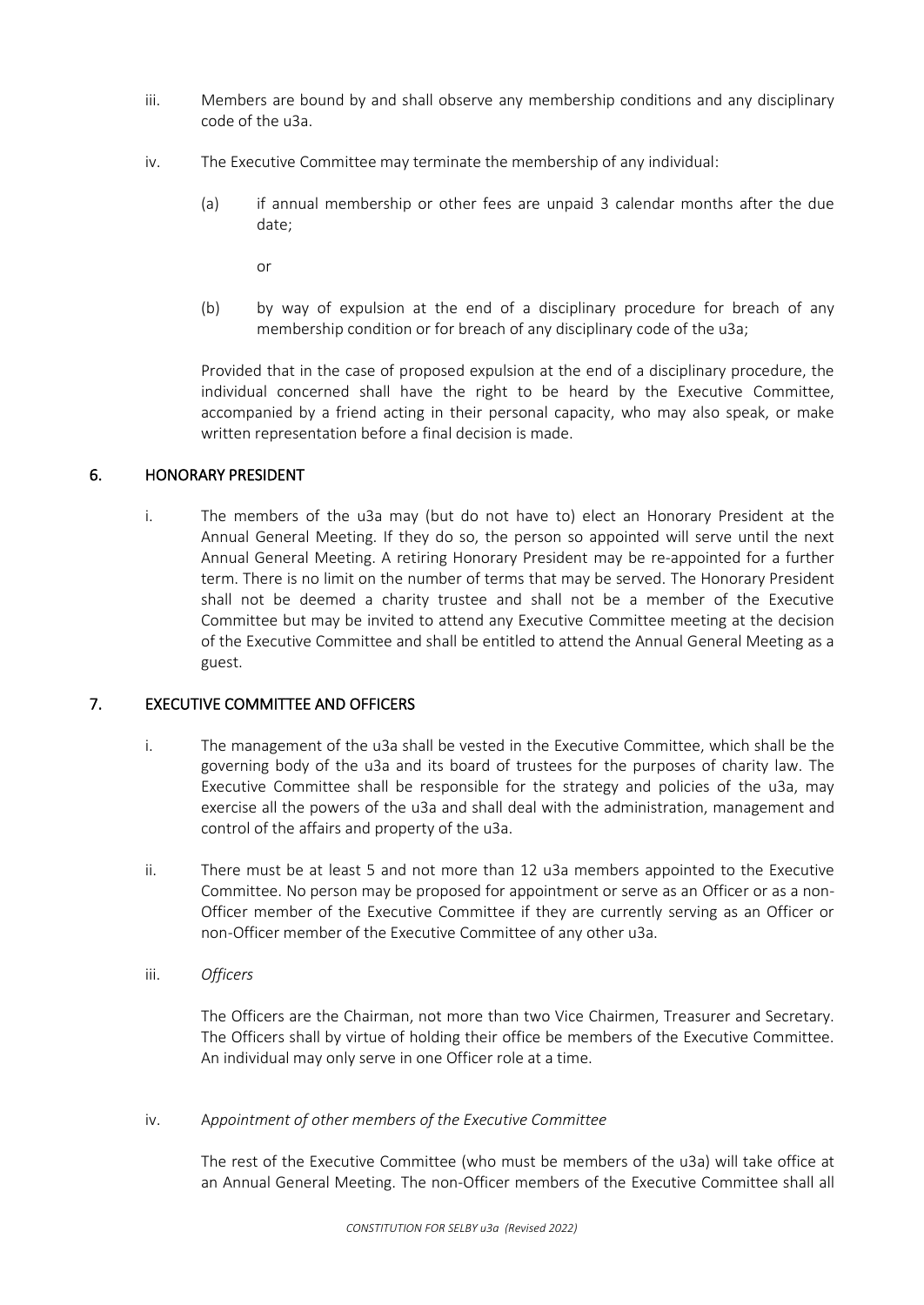retire at each AGM. A retiring Executive Committee member may be re-appointed provided he remains a member of the u3a. A person may not serve more than 6 consecutive terms of office as a non-Officer member of the Executive Committee.

### v. *Appointment of Officers*

At every Annual General Meeting of the u3a, the serving Officers shall retire from office and the members shall elect from amongst the membership individuals to serve as the Officers. The term of office is one year from the date of that meeting until the next Annual General Meeting. A retiring Officer may be re-appointed provided he remains a member of the u3a and subject to the limits on periods of service set out below.

#### vi. *Chairman – terms of office and limit on period of service*

The term of office of the Chairman is one year, from the Annual General Meeting at which he is appointed until the next Annual General Meeting. An individual may serve not more than three consecutive terms as Chairman.

vii. *Limit on periods of service of the other Officers*

The following limits apply to periods of service as Officers:

- (a) An individual may serve not more than six consecutive years as Treasurer. He may not then be appointed to any other Officer role. For the avoidance of doubt, if a Treasurer serves less than this period, he could then stand for appointment as Chairman or for another Officer role.
- (b) An individual may serve not more than three consecutive years in any Officer role.
- (c) An individual may serve not more than six consecutive years in various different Officer roles (subject to the provisions regarding the terms of office of the Treasurer). For the avoidance of doubt, an individual who has served as a non-Officer member of the Executive Committee is permitted to then serve up to six years period in various different Officer roles
- (d) In exceptional circumstances the term of an officer may be extended by a maximum term of office of 1 year. After this one year of office extension the officer cannot stand for further re-election until a period of at least 12 months has elapsed. An exceptional circumstance is defined as when there is no candidate available to stand for the vacant officer role. This could also be applied to non-officer roles should the same set of circumstances arise.
- (e) No-one may hold any specific officer position or be an ordinary (non-officer) trustee for a continuous period in excess of 6 years without an interval of at least 1 year between the periods of service (except Treasurer)
- (f) The maximum total period of service of any trustee shall be 9 years in any combination of roles whether or not the periods of service are contiguous.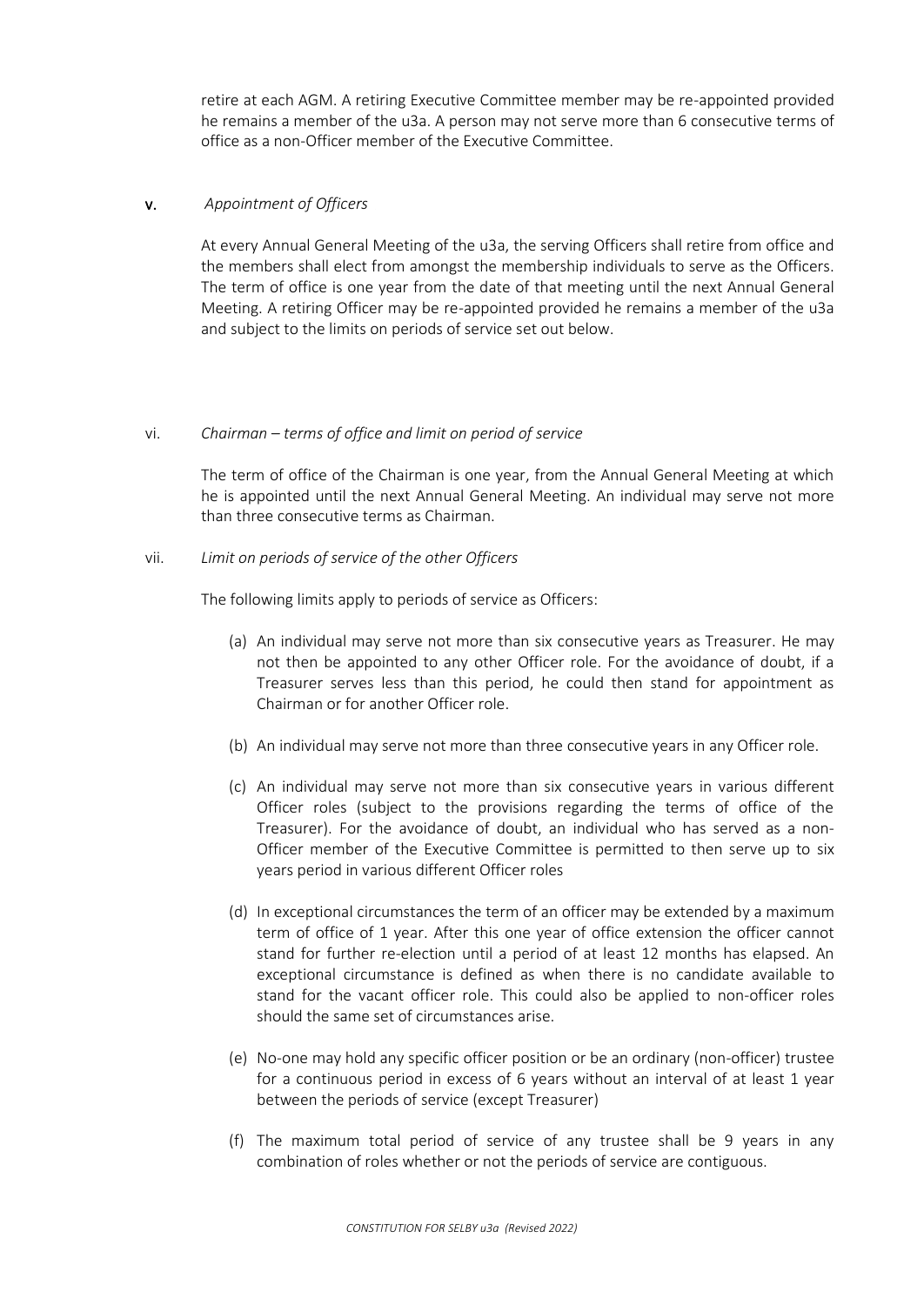#### viii. *Nomination and election of candidates*

Prior written nomination of any candidate for appointment as an Officer or a non-Officer member of the Executive Committee at an Annual General Meeting shall normally be required, made by a proposer and seconder from amongst the membership of the u3a to be in the hands of the Secretary of the u3a at least 28 days before the meeting. Should nominations exceed vacancies, the decision about appointments shall be taken by ballot. Otherwise, nominations of candidates and the conduct of voting for appointments shall be dealt with in accordance with the Standing Orders of the u3a. However, if there are insufficient candidates standing for the vacancies, the Chairman of the meeting may, as a last resort, appeal for any willing member present to agree to stand. A vote must be taken and carried by a simple majority for such an appeal for volunteers at the meeting to be permitted. Any willing candidate may then offer himself and be proposed to the meeting for appointment in accordance with the Constitution.

#### ix. *Casual vacancies –Trustees - Officers and Executive Committee*

The Executive Committee could fill any vacancy arising amongst the Officers or the non-Officer Executive Committee members, until the following Annual General Meeting. Any such appointee must be a member of the u3a. A person so appointed, who shall have full voting rights, may stand for appointment to a first full term at that meeting.

#### x. *Co-options to Executive Committee*

The Executive Committee may in addition appoint not more than five co-opted u3a members to the Executive Committee, who shall have full voting rights and hold office until the next Annual General Meeting. At that meeting a retiring co-opted member could be proposed for appointment to a first full term on the Executive Committee in accordance with the relevant provisions of this constitution.

#### 8. DEFECTS IN APPOINTMENTS

i. The proceedings of the Executive Committee shall not be invalidated by any vacancy among their number or by any failure to appoint or any defect in the appointment, election or cooption of a member.

#### 9. CESSATION OF OFFICE – EXECUTIVE COMMITTEE MEMBERS

- i. A member of the Executive Committee shall cease to hold office if he:
	- (a) is disqualified from acting as a member of the Executive Committee by virtue of charity law;
	- (b) becomes incapable by reason of mental disorder, illness or injury of managing and administering his own affairs;
	- (c) is absent without accepted apologies, from two consecutive meetings; and the Executive Committee resolve that their office be vacated;
	- (d) is removed by resolution of the Executive Committee for significant misconduct under the Trustee Code of Conduct, which may only be passed after the completion of the disciplinary procedure set out in that Code;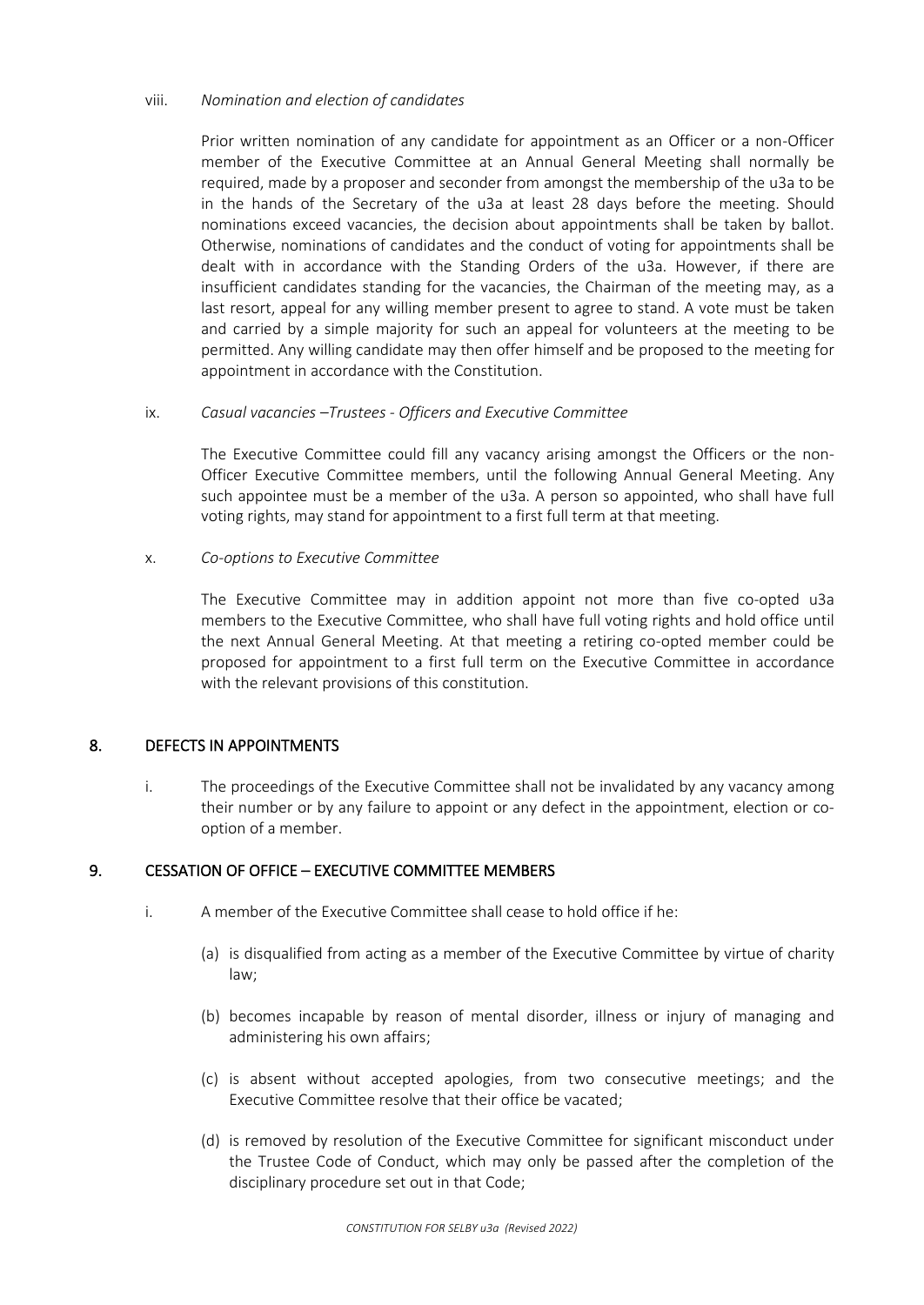- (e) ceases to be a member of the u3a;
- (f) becomes an Officer or non-Officer member of the Executive Committee of any other u3a.

### 10. MEETINGS (ACTUAL, VIRTUAL OR HYBRID) AND PROCEEDINGS OF THE EXECUTIVE COMMITTEE

- i. The Executive Committee shall hold at least 4 meetings each year.
- ii. Additional meetings may be called at any time by the Secretary on behalf of the Chairman or by any two members of the Executive Committee, upon not less than seven days' notice being given to other members of the Executive Committee of the matters to be discussed, unless it concerns the appointment of a co-opted member, in which case not less than 21 days' notice must be given.
- iii. The Chairman shall chair the meetings and, in his absence, a Vice-Chairman shall take over or, if there is no Vice-Chairman present, the Executive Committee shall choose one of their number to be Chairman of the meeting before any business is transacted.
- iv. There shall be a quorum when at least one-third of the number of members of the Executive Committee or three members of the Executive Committee, whichever is the greater, are present at the meeting.
- v. Every decision shall be determined by a majority of votes of the members of the Executive Committee present and voting on the question, but in the case of equality of votes, the Chairman of the meeting shall have a casting vote in addition to his own vote.
- vi. The Executive Committee shall ensure that minutes are taken of all its meetings and those of any sub-committees and are available for inspection should a member request it.
- vii. The Executive Committee may from time to time make and alter rules for the conduct of their business, the summoning and conduct of their meetings and custody of documents (including, but not limited to, the use of electronic communications). No rule may be made which is inconsistent with this constitution.
- viii. The Executive Committee may appoint sub-committees including at least one member of the Executive Committee, for the purpose of performing any function or duty which in the opinion of the Executive Committee would be more conveniently undertaken or carried out by a sub-committee, provided that all acts and proceedings of any sub-committees shall be fully and promptly reported to the Executive Committee. The Executive Committee shall authorise the terms of reference of sub-committees and may alter them from time to time. Sub-committees may make proposals to the Executive Committee, but may not make decisions and they shall not have any expenditure authority.
- ix. No Executive Committee member shall be chargeable or responsible for loss caused by any act done or omitted to be done by him or by any other Executive Committee member or by reason of any mistake or omission made in good faith by any Executive Committee member or by reason of any other matter other than wilful and individual fraud or wrongdoing or actions knowingly beyond the scope of a specific authority or limit thereon on the part of the Executive Committee member in question.

### 11. FINANCE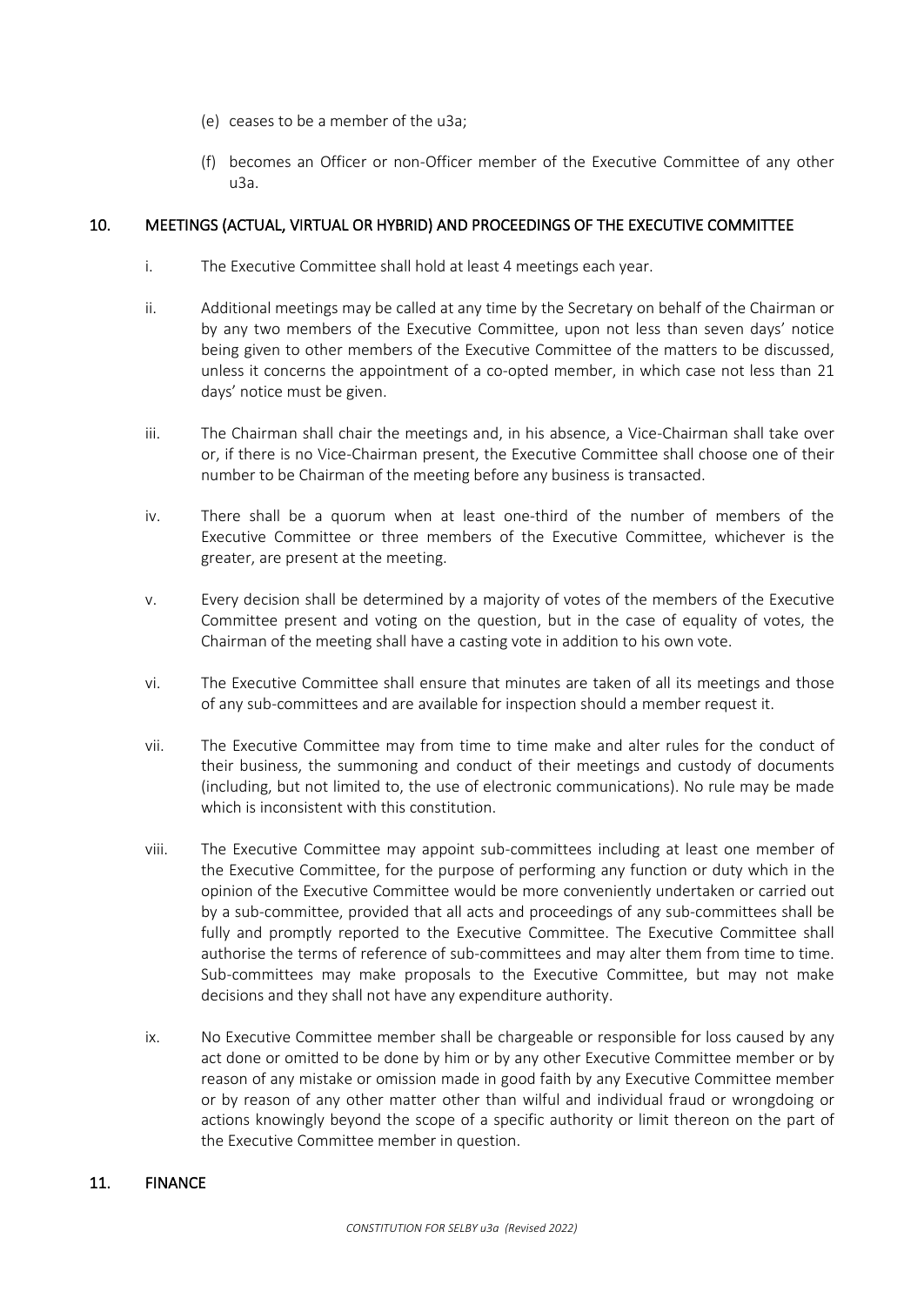- i. The financial year of the u3a shall end on such date as the Executive Committee shall decide, provide always that the financial year must be in accordance with applicable charity law requirements and the annual accounts and trustees' report must be submitted to the Charity Commission (if required by law) within relevant statutory time limits.
- ii. The funds of the u3a shall be paid into such accounts as the Executive Committee may open in the name of the u3a. All transactions on such accounts shall be carried out in accordance with the terms of that account as agreed with the account provider and approved and accepted by the Executive Committee from time to time. Only members of the Executive Committee, authorised by the Executive Committee to do so, may arrange and authorise any transaction on any of the u3a's accounts and dual authorisation shall normally be required for all transactions.
- iii. The Executive Committee shall determine the financial controls and procedures to be followed by the u3a, including but not limited to, controls and procedures in relation to accounts and transactions on them, and those shall be observed at all times.
- iv. The funds belonging to the u3a shall be applied only in furthering the charitable purposes.
- v. No funds shall be transferred in any way to Executive Committee members, provided that nothing herein shall prevent the payment in good faith of reasonable and proper out of pocket expenses incurred by a member of the Executive Committee in the discharge of his duties for the u3a.
- vi. All proper costs, charges and expenses incidental to the management of the u3a and membership subscriptions in respect of the Third Age Trust may be defrayed from the funds of the u3a.

### 12. PROPERTY

- i. All property of and held on behalf of the u3a shall be applied in accordance with charity law.
- ii. Title to any property shall be held on behalf of the u3a in such manner as the Executive Committee thinks fit from time to time and in ways permitted by charity law.

### 13. ACCOUNTING AND REPORTING

- i. The Executive Committee shall comply with its obligations under charity law, and observe applicable time limits in the case of obligations to file items with the Charity Commission, with regard to:
	- (a) the keeping of accounting records for the u3a;
	- (b) the preparation of annual statements of account and a trustees' report for the u3a;
	- (c) the audit or independent examination of the statements of account of the u3a (if required by law);
	- (d) the making of a charity annual return to the Charity Commission;
	- (e) the transmission of the statement of accounts and trustees' report of the u3a to the Charity Commission.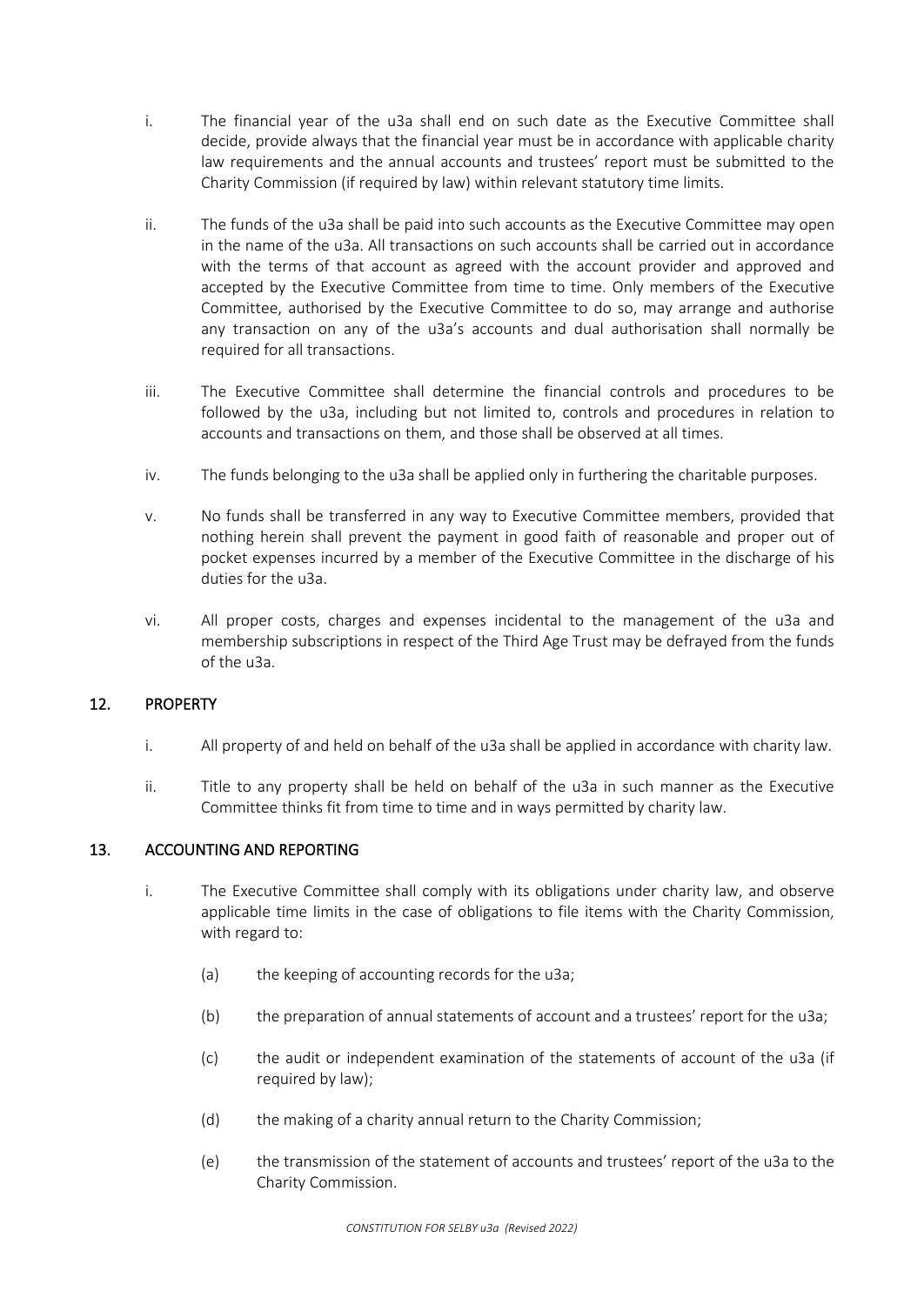### 14. ANNUAL GENERAL MEETING

- i. There shall be an Annual General Meeting of the u3a which shall be held on such date as the Executive Committee may determine in each calendar year.
- ii. Every Annual General Meeting shall be called by the Executive Committee. This formal notice shall give at least 21 days' notice of the Annual General Meeting to all the members of the u3a. The notice shall specify that the meeting is the Annual General Meeting and shall set out the business of the meeting, including resolutions to be proposed, and shall provide information about proposals for the election of Officers and non-Officer members of the Executive Committee to be made at that meeting. All members of the u3a shall be entitled to attend and vote at the meeting.
- iii. The Executive Committee shall present to each Annual General Meeting the trustees' report and annual accounts of the u3a for the preceding year.
- iv. The Executive Committee shall seek approval for the appointment of any independent examiner or auditor for the accounts from the membership at the Annual General Meeting, if permitted or required to do so by charity law.
- v. Any proposals to amend the constitution subject to clause 17 shall be considered at the Annual General Meeting as shall any other business as set out in the notice.

# 15. SPECIAL GENERAL MEETING

The Executive Committee may call a Special General Meeting of the u3a at any time and if at least 20% of the members request such a meeting in writing stating the business to be considered, the Secretary shall call such a meeting. At least 21 days' notice shall be given. The notice must state the business to be discussed.

### 16. NOTICES, COMMUNICATIONS AND PROCEDURE AT GENERAL MEETINGS

- i. Notices of meetings, documents and other communications from the u3a to a member may be sent by electronic communication provided the u3a wishes to do so and the relevant member wishes to receive them in this way and provides an appropriate electronic address to the u3a. It is the responsibility of that member to notify the u3a of any change to that address and to comply with any security and other procedures determined by the Executive Committee for such communications. A member may opt to return to hard copy communications at any time.
- ii. Any notice sent by email shall be deemed to have been served on the day on which the email was sent and in proving such service a certificate signed by (the secretary or any trustee) that the notice was sent to the registered email address shall be conclusive
- iii. Accidental omission to give notice to any member of any General Meeting (including the AGM) shall not invalidate the proceedings.
- iv. The Secretary or other person specially appointed by the Executive Committee shall keep a record of proceedings at every General Meeting of the u3a.
- v. There shall be a quorum when at least 20% of the number of members of the u3a, are present at any General Meeting.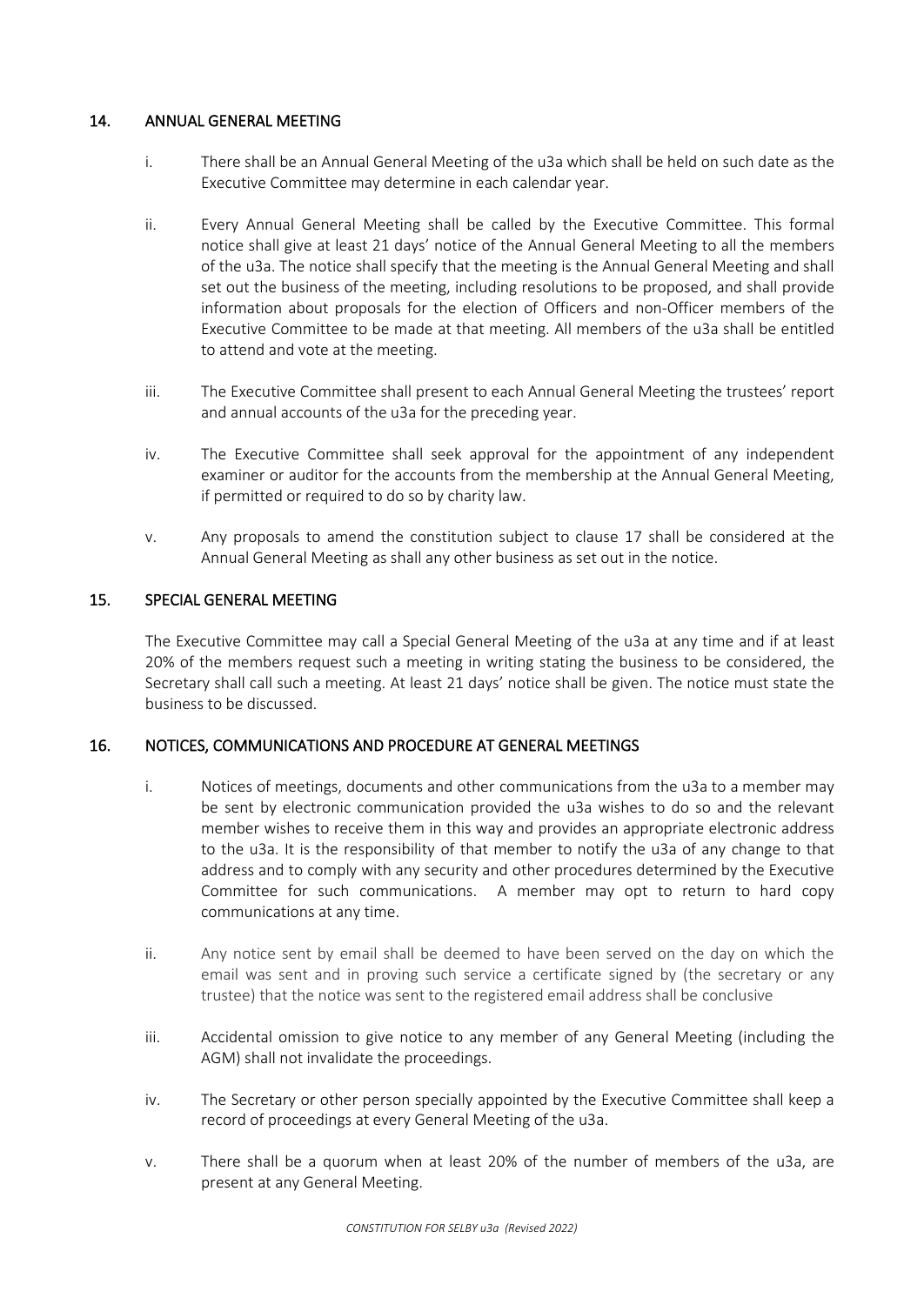- vi. If within half an hour from the time appointed for the meeting a quorum is not present, the meeting if convened at the request of the members shall be dissolved. In any other case it shall be adjourned to another day and time as the Executive Committee may direct provided 21 days' notice is given to all members. If at the adjourned meeting a quorum is not present within half an hour of the time appointed for the meeting, the members present shall be a quorum.
- vii. The Chairman of the u3a shall be the Chairman of any General Meeting at which he is present. In the absence of the entitled Chairman, the Executive Committee members present shall have the power to elect a Chairman for the meeting.
- viii. If there is a tied vote the Chairman of the meeting has a single casting vote.

### 17. ALTERATIONS TO THE CONSTITUTION

- i. Subject to the following provisions of this clause, the Constitution may be altered in any way by a resolution passed by not less than two thirds of the members present and voting at a General Meeting. The notice of the General Meeting must include notice of the resolution, setting out the details of the alterations proposed.
- ii. The prior consent of the Third Age Trust must be requested for any proposed alterations to the u3a's constitution. The u3a may proceed with the proposed changes:
	- (a) At any time after specific consent has been received from the Third Age Trust; or
	- (b) When four weeks have passed since the consent request was delivered and the Third Age Trust has not notified the u3a of any objection to the proposals.
- iii. If the u3a is a registered charity, no amendment may be made to clause 3 (the charitable purposes) without the prior consent in writing of the Charity Commission.
- iv. No amendment may be made which would have the effect of making the u3a cease to be a charity at law.

The Executive Committee shall ensure a copy of any amendment made under this clause is promptly sent to the Charity Commission if the u3a is registered.

#### 18. DISSOLUTION

- i. If the Executive Committee decides that it is necessary or advisable to dissolve the u3a it shall call a Special General Meeting of all members of the u3a, of which not less than 21 days' notice (stating the terms of the resolution to be proposed) shall be given. If the proposal is confirmed by a two-thirds majority of those present and voting, The Executive Committee shall have power to realise any assets held by or on behalf of the u3a. Any assets remaining after the satisfaction of any proper debts and liabilities shall be given or transferred to:
	- (a) Any one or more local u3as, which are charities and have charitable purposes similar to those of the u3a, as determined by the members of the u3a; or
	- (b) To the Third Age Trust (registered charity in England and Wales no. 288007).